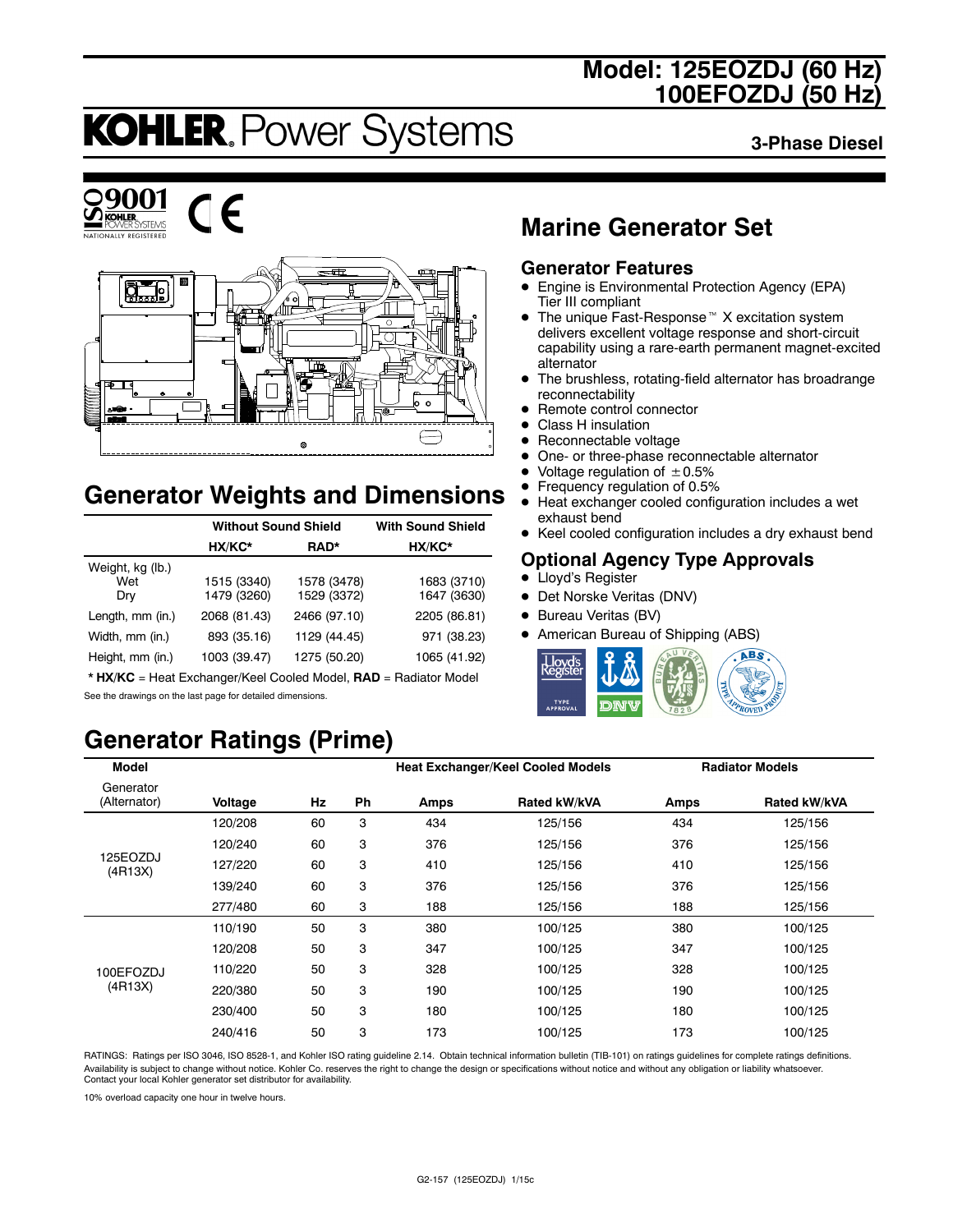# **Application Data**

### **Lubrication**

| <b>Engine Specifications</b>   | 60 Hz                           | 50 Hz                | <b>Lubricating System</b>                                         |          |
|--------------------------------|---------------------------------|----------------------|-------------------------------------------------------------------|----------|
| Type                           | Inline, 4-cycle                 |                      | Oil pan capacity with filter, L (U.S. qt.)                        |          |
| Number of cylinders            | 6                               |                      | Type                                                              |          |
| Firing order                   | $1-5-3-6-2-4$                   |                      |                                                                   |          |
| Aspiration                     | Turbocharged and<br>aftercooled |                      | <b>Operation Requirements</b>                                     |          |
| Displacement, L (cu. in.)      | 6.8(415)                        |                      | <b>Air Requirements</b>                                           |          |
| Bore and stroke, mm (in.)      | 107 x 127 (4.21 x 5.00)         |                      | Engine combustion air requirements,<br>$m^3$ /min. (cfm)          | 1        |
| Compression ratio              | 16.7:1                          |                      | Max. air intake restriction, kPa (in. $H_2O$ )                    |          |
| Combustion system              | Direct injection                |                      | Cooling air required for generator set at                         |          |
| Rated rpm                      | 1800<br>1500                    |                      | 50 $\degree$ C (122 $\degree$ F) ambient, m $\degree$ /min. (cfm) |          |
| Maximum power at rated rpm, HP | 223                             | 187                  | HX/KC*<br>RAD*                                                    | 24<br>73 |
| Cylinder block material        | Cast iron                       |                      |                                                                   |          |
| Cylinder head material         | Cast iron                       |                      | Exhaust flow, $m^3/m$ in. (cfm)                                   | 3        |
| Piston rings                   | 2 compression/1 oil             |                      | Exhaust temp., $^{\circ}$ C ( $^{\circ}$ F)                       | 37       |
| Crankshaft material            | Forged steel                    |                      | Max. allowed exhaust backpressure,                                |          |
|                                |                                 |                      | kPa (in. $H_2O$ )                                                 |          |
| Connecting rod material        | Forged steel                    |                      | <b>Fuel Consumption</b>                                           |          |
| Governor type                  |                                 | Electric isochronous | Diesel, Lph (gph) at % load                                       |          |

# **Engine Electrical**

| <b>Engine Electrical System</b>         | 60 Hz                                            | 50 Hz |  |
|-----------------------------------------|--------------------------------------------------|-------|--|
| Battery, voltage                        | 12- or 24-volt spec<br>isolated ground, standard |       |  |
| Battery, charging (12 volt)             | 75 amp                                           |       |  |
| Battery, charging (24 volt)             | 50 amp                                           |       |  |
| Battery, recommendation (min., 12 volt) | 925 CCA                                          |       |  |
| Starter motor                           | Gear-reduction type                              |       |  |

# **Cooling**

**Engine**

| <b>Cooling System</b>                                       |                | 60 Hz                  | 50 Hz                      |
|-------------------------------------------------------------|----------------|------------------------|----------------------------|
| Capacity, L (U.S. qt.) (approx.),                           | HX/KC*<br>RAD* | 50.3 (53.16)           | 19.0 (20.0)                |
| Cooling type,                                               | HX*<br>RAD*    |                        | Heat exchanger<br>Radiator |
| Seawater pump type,                                         | HX/KC*         | John Deere gear driven |                            |
| Seawater pump suction lift,<br>maximum, m (ft.),            | HX/KC*         | 3.0(10.0)              |                            |
| Heat rejected to jacket water at rated kW.<br>kW (Btu/min.) |                | 195 (11088)            | 149 (8498)                 |
| Engine water pump flow, Lpm (gpm)                           | 194 (51.2)     | 160.5 (42.4)           |                            |
| Seawater pump flow, Lpm (qpm), HX/KC*                       |                | 173 (45.7)             | 125 (33)                   |

### **Fuel**

| <b>Fuel System</b>                     | 60 Hz                                           | 50 Hz |  |
|----------------------------------------|-------------------------------------------------|-------|--|
| Fuel recommendation                    | Diesel fuel specified to<br>EN 590 or ASTM D975 |       |  |
| Fuel shutoff solenoid                  | Electric                                        |       |  |
| Fuel injection pump                    | <b>High Pressure</b><br>Common Rail (HPCR)      |       |  |
| Fuel pump priming                      | Self Priming                                    |       |  |
| Maximum recommended fuel lift, m (ft.) | 2.4(7.9)                                        |       |  |

\* **HX** = Heat Exchanger, **KC** = Keel Cooled, **RAD** = Radiator Model

| <b>Lubricating System</b>                  | 60 Hz<br>50 Hz |  |
|--------------------------------------------|----------------|--|
| Oil pan capacity with filter, L (U.S. qt.) | 19.0 (20.0)    |  |
| Type                                       | Pressure       |  |

| <b>Air Requirements</b>                                                                                                             | 60 Hz                      | 50 Hz                      |
|-------------------------------------------------------------------------------------------------------------------------------------|----------------------------|----------------------------|
| Engine combustion air requirements,<br>$m^3$ /min. (cfm)                                                                            | 15.0 (529)                 | 10.0 (353)                 |
| Max. air intake restriction, kPa (in. $H_2O$ )                                                                                      | 6.25(25)                   | 6.25(25)                   |
| Cooling air required for generator set at<br>50 $\degree$ C (122 $\degree$ F) ambient, m <sup>3</sup> /min. (cfm)<br>HX/KC*<br>RAD* | 24.35 (860)<br>736 (26000) | 21.10 (745)<br>614 (21700) |
| Exhaust flow, $m^3/m$ in. (cfm)                                                                                                     | 32 (1123)                  | 23 (828)                   |
| Exhaust temp., $^{\circ}$ C ( $^{\circ}$ F)                                                                                         | 373 (703.4)                | 454 (849.2)                |
| Max. allowed exhaust backpressure,<br>kPa (in. $H_2O$ )                                                                             | 7.5(30)                    | 7.5(30)                    |
| <b>Fuel Consumption</b>                                                                                                             | 60 Hz                      | 50 Hz                      |
| Diesel, Lph (gph) at % load                                                                                                         |                            |                            |
| 100%                                                                                                                                | 46.1 (12.2)                | 36.1<br>(9.5)              |
| 75%                                                                                                                                 | 36.3 (9.6)                 | 27.3<br>(7.2)              |

### **Engine Features**

• One-side serviceability of fuel system, lubrication system, and air cleaner

50% 24.7 (6.5) 19.1 (5.0) 25% 14.3 (3.8) 10.6 (2.8)

- Low oil pressure cutout
- High water temperature cutout
- Loss of coolant cutout
- Overcrank cutout
- Belt guard
- Optional digital gauge
- Disposable oil filter
- Extended oil drain
- PTO options: 12- or 24-volt electric clutch

### **Controller Features**

- A graphical display and pushbutton/rotary selector dial provide easy, local data access.
- $\bullet$  Measurements are selectable in metric or English units.
- $\bullet$  The controller supports Modbus<sup>®</sup> protocol with serial bus (RS-485) or Ethernet networks.
- Scrolling display shows critical data at a glance.
- Graphical display of power metering (kW, kVA, V, I, PF, and VAR).
- $\bullet$  Integrated hybrid voltage regulator providing  $\pm 0.5\%$  regulation.
- $\bullet$  Built-in alternator thermal overload protection.

 $\text{Modbus}^{\otimes}$  is a registered trademark of Schneider Electric.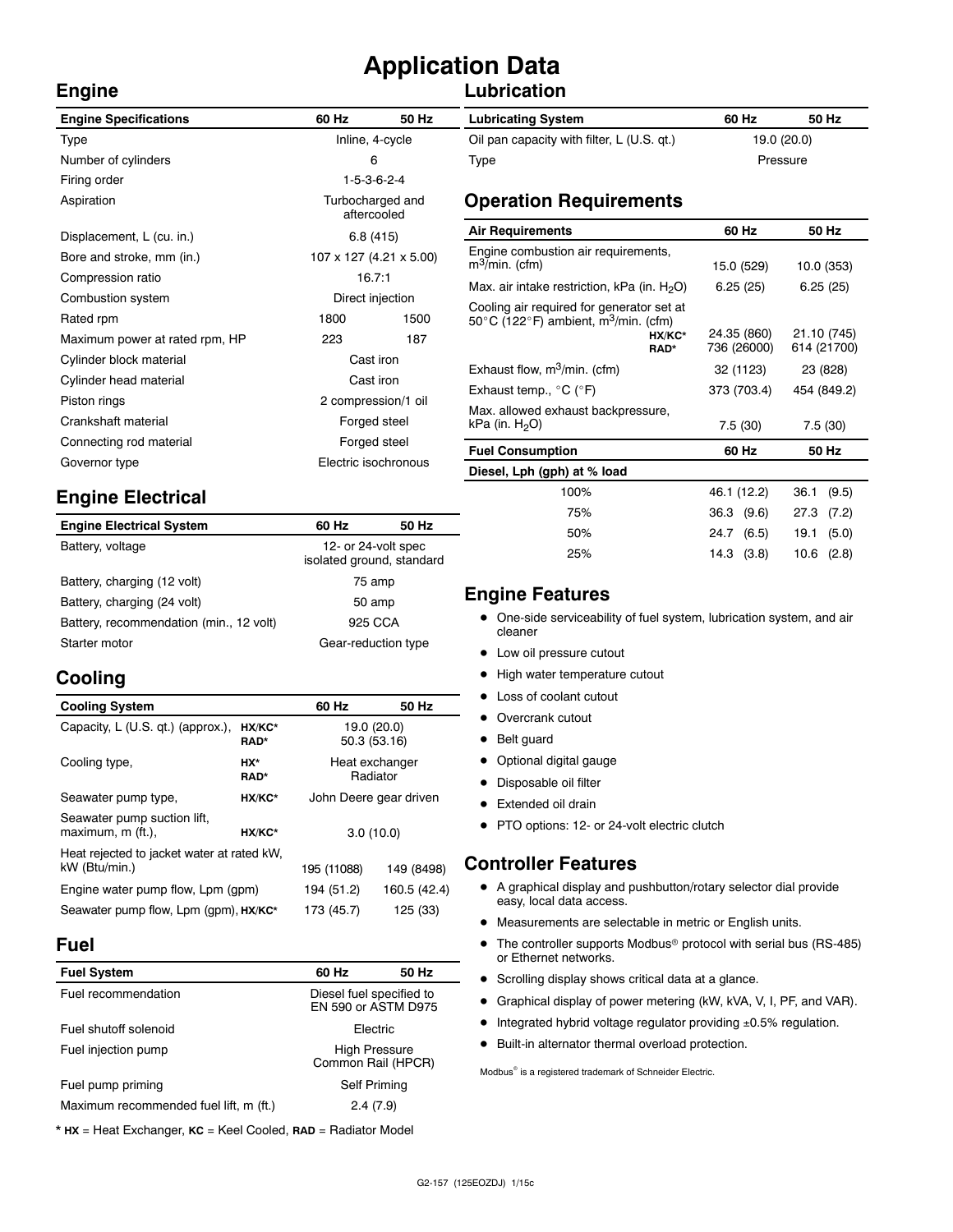# **Decision-Maker<sup>®</sup> 3500 Paralleling Controller**



Provides advanced control, system monitoring, and system diagnostics for optimum performance and compatibility. The Decision-Maker<sup>®</sup> 3500 controller uses a patented hybrid voltage regulator and unique software logic to manage alternator thermal overload protection features normally requiring additional hardware. Additional features include:

- AC Output Voltage Regulator Adjustment. The voltage adjustment provides a maximum adjustment of  $\pm$  10% of the system voltage.
- Alarm Silence. The controller can be set up to silence the alarm horn only when in the AUTO mode for NFPA-110 application or Always for user convenience.
- Alternator Protection. The controller provides generator set overload and short circuit protection matched to each alternator for the particular voltage/phase configuration.
- Automatic Restart. The controller automatic restart feature initiates the start routine and recrank after a failed start attempt.
- **Cyclic Cranking.** The controller has programmable cyclic cranking.
- **ECM Diagnostics.** The controller displays engine ECM fault code descriptions to help in engine troubleshooting.
- Engine Start Aid. The configurable starting aid feature provides customized control for an optional engine starting aid.
- **Event Logging.** The controller keeps a record (up to 1000 entries) for warning and shutdown faults. This fault information becomes a stored record of system events and can be reset.
- $\bullet$  Historical Data Logging. Total number of successful starts of the generator is recorded and displayed.
- Integrated Hybrid Voltage Regulator. The voltage regulator provides  $\pm$  0.5% no-load to full-load RMS voltage regulation with three-phase sensing.
- Lamp Test. Press the alarm silence/lamp test button to verify functionality of the indicator lights.
- LCD Display. Adjustable contrast for improving visibility.
- Measurement Units. The controller provides selection of English or metric displays.
- **Power Metering.** Controller graphical display provides voltage, current, power factor, kW, kVA, and kVAR.
- Programming Access (USB). Provides software upgrades and diagnostics with PC software tools.
- **Remote Reset.** The remote reset function supports acknowledging and resetting faults and allows restarting of the generator set without going to the master control switch off/reset position.
- Run Time Hourmeter. The generator set run time is displayed.
- **Time Delay Engine Cooldown (TDEC).** The TDEC provides a time delay before the generator set shuts down.
- Time Delay Engine Start (TDES). The TDES provides a time delay before the generator set starts.
- $\bullet$  Voltage Selection Menu. This menu provides the capability to switch the generator output voltage. NOTE: Generator set output leads may require reconnection.
- **Paralleling Functions:** 
	- $\bullet$  Bus sensing
	- First on logic
	- $\bullet$  Synchronizing
	- $\bullet$  Communication based isochronous load sharing
	- Droop load sharing
	- External controlled load sharing via analog bias signals

# **Alternator Specifications**

#### **Alternator Specifications**

| <b>Specifications</b>                                                                                | <b>Alternator</b>                                                          |  |
|------------------------------------------------------------------------------------------------------|----------------------------------------------------------------------------|--|
| Manufacturer                                                                                         | Kohler                                                                     |  |
| Type                                                                                                 | 4-pole, rotating-field                                                     |  |
| Exciter type                                                                                         | Brushless, rare-earth<br>permanent-magnet                                  |  |
| Number of leads                                                                                      | 12, reconnectable                                                          |  |
| Voltage regulator                                                                                    | Solid state, volts/Hz                                                      |  |
| Insulation: NFMA MG1                                                                                 |                                                                            |  |
| Material                                                                                             | Class H                                                                    |  |
| Temperature rise                                                                                     | $115^{\circ}$ C                                                            |  |
| Bearing: number, type                                                                                | 1, sealed                                                                  |  |
| Coupling                                                                                             | Flexible disc                                                              |  |
| Amortisseur windings                                                                                 | Full                                                                       |  |
| Voltage regulation, no load to full load                                                             | ± 0.5%                                                                     |  |
| One-step load acceptance per NFPA 110<br>Peak motor starting kVA:<br>480 V, 380 V<br>4R13X (12 lead) | 100% of rating<br>(35% dip for voltages below)<br>540 (60 Hz), 425 (50 Hz) |  |

### **Alternator Features**

- NEMA MG1, IEEE, and ANSI standards compliance for temperature rise and motor starting.
- Capable of sustained line-to-neutral short circuit current of up to 300% of the rated current for up to 2 seconds. (IEC 60092-301 short-circuit performance.)
- Sustained short-circuit current enabling downstream circuit breakers to trip without collapsing the alternator field.
- Self-ventilated and dripproof construction.
- Vacuum-impregnated windings with epoxy varnish for dependability and long life.
- Superior voltage waveform from a two-thirds pitch stator and skewed rotor.

### **Optional Accessories**

- $\bullet$  Modular sound shield manufactured with 5052-H32 aluminum in powder-coated Matterhorn white
- Circuit breakers
- $\bullet$  Remote digital display
- Remote monitoring, start/stop panel with wiring harness for connection to the generator controller
- Duplex fuel filter
- $\bullet$  Siphon break
- Remote connection/extension harness
- Oil level indicator (high/low)
- Low coolant level indicator